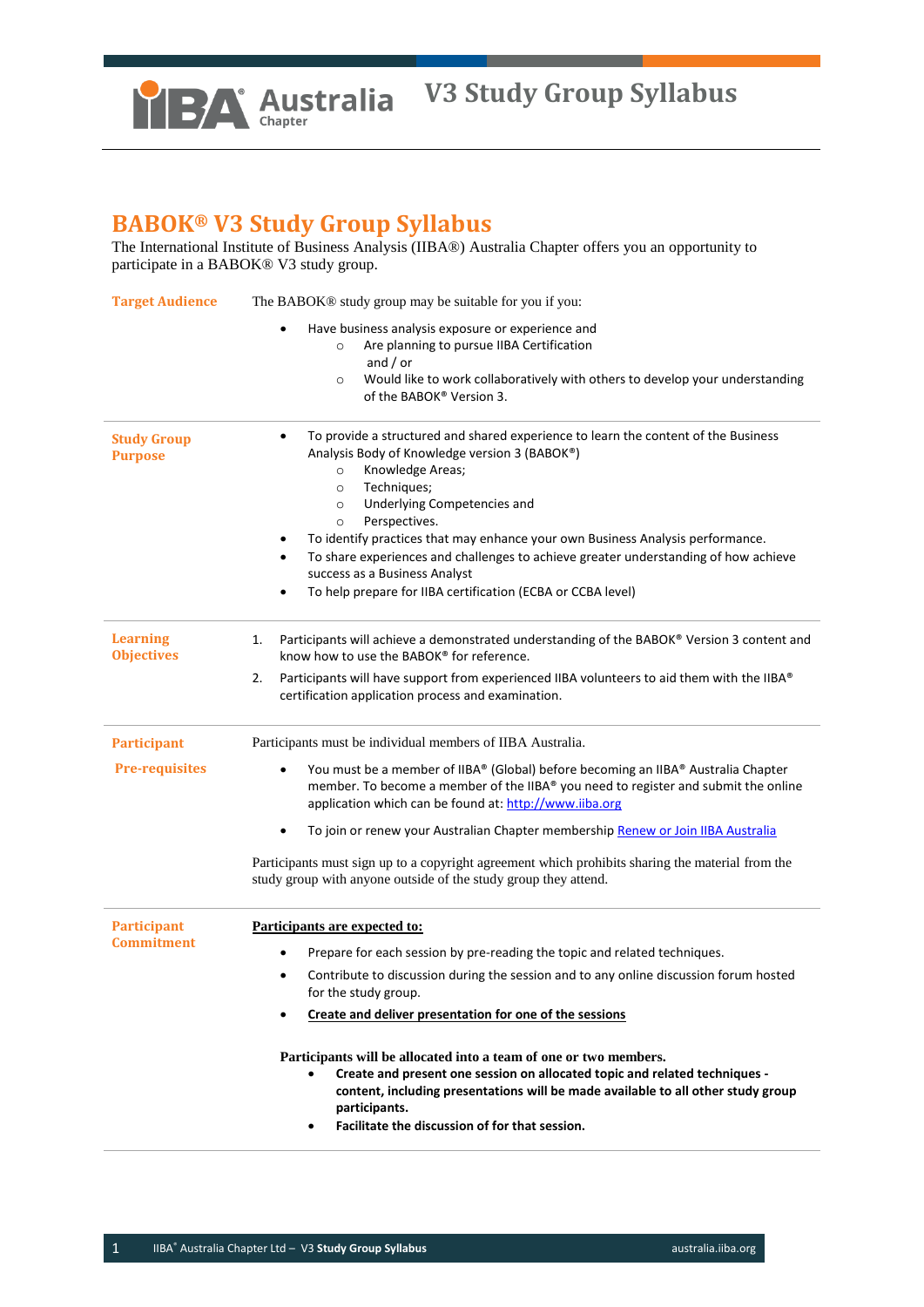**Session Agenda** In general each session will follow:

| <b>Item</b>                                                 | <b>Responsible</b>             | <b>Time</b> |
|-------------------------------------------------------------|--------------------------------|-------------|
| Participant attendance recorded & Previous<br>session Recap | <b>Study Group Facilitator</b> | 10          |
| Topic presentation and discussion                           | <b>Assigned Team</b>           | 40          |
| <b>Break</b>                                                |                                | 5           |
| Related techniques presentation and discussion              | Assigned Team                  | 30          |
| Topic quiz                                                  | <b>Study Group Facilitator</b> | 15          |
| Topic quiz review & discussion & Certification<br>Support   | <b>Study Group Facilitator</b> | 20          |
| <b>Total</b>                                                |                                |             |

| <b>Logistics</b>           | Groups:                                                                                                                                                                                                                           | See local IIBA branch for study group event schedule https://australia.iiba.org/ |  |
|----------------------------|-----------------------------------------------------------------------------------------------------------------------------------------------------------------------------------------------------------------------------------|----------------------------------------------------------------------------------|--|
|                            | Group size:                                                                                                                                                                                                                       | Limited to 18 per group.                                                         |  |
|                            | Sessions:                                                                                                                                                                                                                         | 12 X 120 Minute sessions                                                         |  |
|                            | Venue:                                                                                                                                                                                                                            | Check with your local IIBA branch                                                |  |
|                            |                                                                                                                                                                                                                                   |                                                                                  |  |
| <b>Credits</b>             | Participants can earn up to 30 IIBA® Professional Development (PD) Hours / Continuing<br>Development Units (CDUs)                                                                                                                 |                                                                                  |  |
| <b>Credits Eligibility</b> | To be eligible for credits participants will need to:                                                                                                                                                                             |                                                                                  |  |
|                            |                                                                                                                                                                                                                                   | Attend and contribute in sessions                                                |  |
|                            | Attendance is recorded at the beginning of the session only, as per IIBA® credit<br>$\circ$<br>rules. (2 PDUs / session)                                                                                                          |                                                                                  |  |
|                            | Need to attend a minimum of 9 sessions to obtain a certificate.<br>$\Omega$                                                                                                                                                       |                                                                                  |  |
|                            |                                                                                                                                                                                                                                   | Prepare for each session and participate in discussions<br>$\circ$               |  |
|                            | Participate in topic tests administered by the Study Group Facilitator                                                                                                                                                            |                                                                                  |  |
|                            |                                                                                                                                                                                                                                   | Create and present one session topic and related techniques (6 PDUs)             |  |
| Cost                       | \$220 per study group participant (Inclusive of 10% GST)                                                                                                                                                                          |                                                                                  |  |
|                            | Discount 25% to employees of organisation who have provided the venue (if applicable)                                                                                                                                             |                                                                                  |  |
|                            | <b>Please note</b>                                                                                                                                                                                                                |                                                                                  |  |
|                            | Study group participation is not transferrable.                                                                                                                                                                                   |                                                                                  |  |
|                            | Prices are effective from 1 <sup>st</sup> October 2016 until further notice                                                                                                                                                       |                                                                                  |  |
| <b>Registration</b>        | Via EventBrite                                                                                                                                                                                                                    |                                                                                  |  |
| <b>Future schedule</b>     | Additional study groups will be coordinated, please register your interest with your local branch<br>and include availability. You will then be contacted when a suitable study group is arranged.<br>https://australia.iiba.org/ |                                                                                  |  |
|                            |                                                                                                                                                                                                                                   |                                                                                  |  |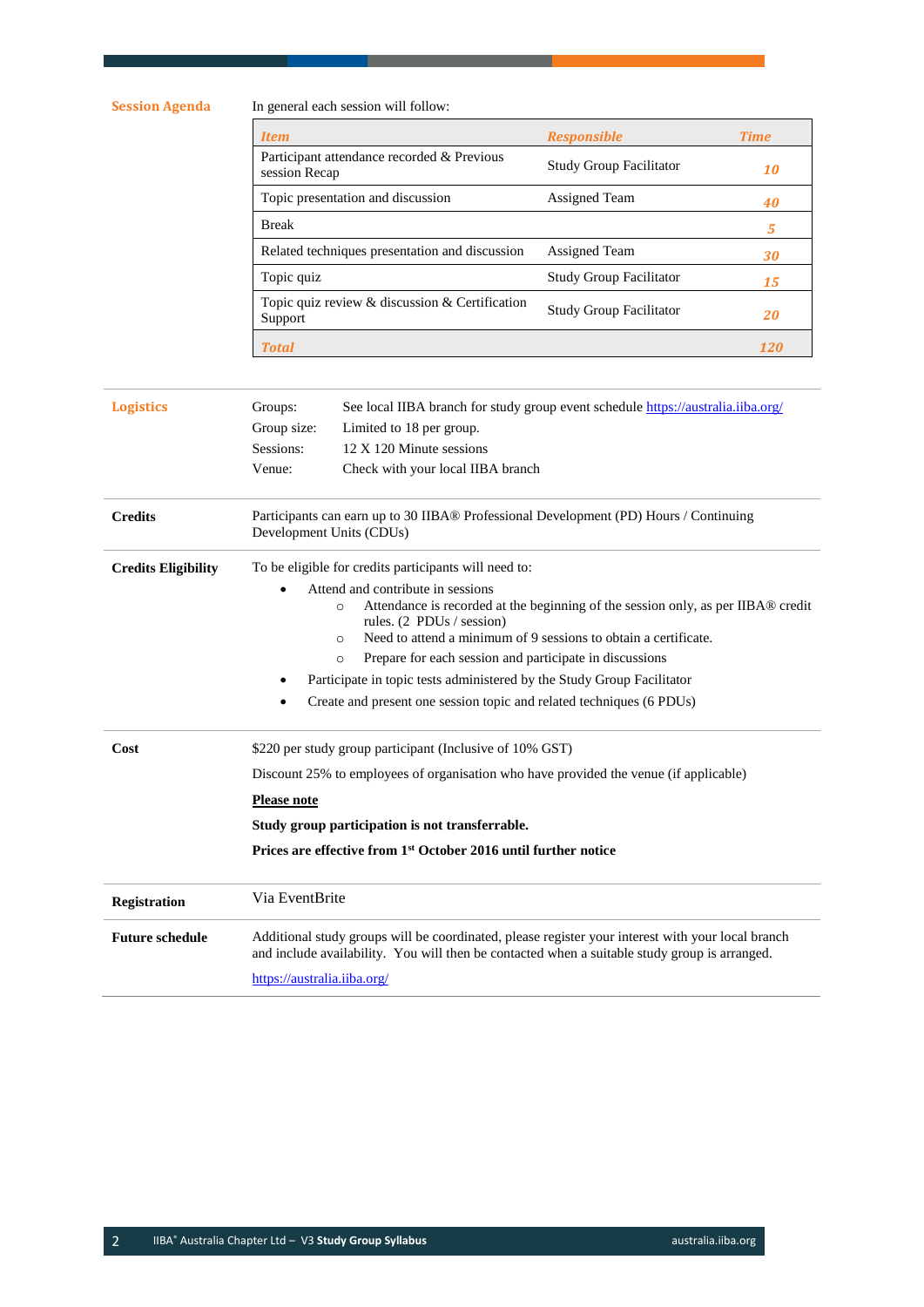| <b>Session Topic</b><br><b>Topic Presentation Discussion</b> |                                                            | <b>BABOK® Techniques</b><br><b>Discussion</b>                                                                                                                                                                                             | <b>Responsible</b>                                                                                                                                                                                                  |                                   |
|--------------------------------------------------------------|------------------------------------------------------------|-------------------------------------------------------------------------------------------------------------------------------------------------------------------------------------------------------------------------------------------|---------------------------------------------------------------------------------------------------------------------------------------------------------------------------------------------------------------------|-----------------------------------|
| $\mathbf{1}$                                                 | General                                                    | Study Group operation and<br>٠<br>resources - Case study,<br>templates, resources                                                                                                                                                         |                                                                                                                                                                                                                     | <b>Study Group</b><br>Facilitator |
|                                                              | Chapter 1 -<br>Introduction                                | Introduction<br>٠                                                                                                                                                                                                                         |                                                                                                                                                                                                                     |                                   |
|                                                              | Chapter 2 - Core<br>Concepts Part 1                        | <b>BACCM</b><br>٠                                                                                                                                                                                                                         |                                                                                                                                                                                                                     |                                   |
| $\mathbf{2}$                                                 | General                                                    | $\blacklozenge$<br>Review study group operation                                                                                                                                                                                           |                                                                                                                                                                                                                     | <b>Study Group</b><br>Facilitator |
|                                                              | Chapter 2 Core<br>Concepts Part 2                          | Requirements & Design<br>٠                                                                                                                                                                                                                |                                                                                                                                                                                                                     |                                   |
|                                                              | Chapter $9-$<br>Underlying<br>Competencies                 | Analytical Thinking and<br>٠<br>Problem Solving<br><b>Behavioural Characteristics</b><br>٠<br><b>Business Knowledge</b><br>٠<br><b>Communication Skills</b><br>٠<br><b>Interactive Skills</b><br>٠<br><b>Tools and Technology</b>         |                                                                                                                                                                                                                     |                                   |
| 3                                                            | Chapter $6-$<br><b>Strategy Analysis</b>                   | Analyse current State<br>۰<br>Define Future State<br>٠<br><b>Assess Risks</b><br>٠<br>Define Change Strategy<br>٠                                                                                                                         | <b>Concept Modelling</b><br>٠<br><b>Decision Modelling</b><br>٠<br>Functional<br>٠<br>Decomposition<br><b>Scope Modelling</b><br>٠<br><b>Business Capability</b><br>٠<br>Analysis<br><b>Financial Analysis</b><br>٠ | Session 3 Team                    |
| 4                                                            | Chapter 8 -<br>Solution<br>Evaluation                      | <b>Measure Solution</b><br>٠<br>Performance<br>Analyse Performance<br>٠<br><b>Measures</b><br><b>Assess solution Limitations</b><br><b>Assess Enterprise Limitations</b><br><b>Recommend Actions to</b><br><b>Increase Solution Value</b> | Benchmarking and<br>٠<br>Market Analysis<br>Data Mining<br>٠<br>Risk Analysis &<br>٠<br>Management<br><b>Root Cause Analysis</b><br>٠                                                                               | Session 4Team                     |
| 5                                                            | Chapter 4 -<br>Elicitation &<br>Collaboration              | Prepare for Elicitation<br>٠<br><b>Conduct Elicitation</b><br>٠<br><b>Confirm Elicitation Results</b><br>٠<br><b>Communicate Business</b><br>٠<br>Analysis Information<br>Manage Stakeholder<br>٠<br>Collaboration                        | <b>Collaborative Games</b><br>٠<br>Document Analysis<br>٠<br><b>Focus Groups</b><br>٠<br>Observation<br>٠<br>Prototyping<br>٠                                                                                       | Session 5Team                     |
| 6                                                            | Chapter 7 -<br>Requirements<br>Analysis &<br>Design Part 1 | Specify and Model<br>٠<br>Requirements<br><b>Verify Requirements</b><br>٠<br>Validate Requirements<br>٠                                                                                                                                   | Acceptance and<br>٠<br><b>Evaluation Criteria</b><br>Data Dictionary<br>٠<br>Metrics and Key<br>٠<br>Performance Indicators<br>Sequence Diagrams<br>٠<br><b>State Modelling</b><br>٠                                | Session 6 Team                    |
| $\overline{7}$                                               | Chapter 7 -<br>Requirements<br>Analysis &<br>Design Part 2 | Define Requirements<br>$\blacklozenge$<br>Architecture<br>Define Design Options<br>٠<br>Analyse Potential Value and<br>٠<br><b>Recommend Solution</b>                                                                                     | Brainstorming<br>٠<br><b>Business Model Canvas</b><br>٠<br>Data Modelling<br>٠<br><b>SWOT Analysis</b><br>٠<br>Vendor Assessment                                                                                    | Session7 Team                     |